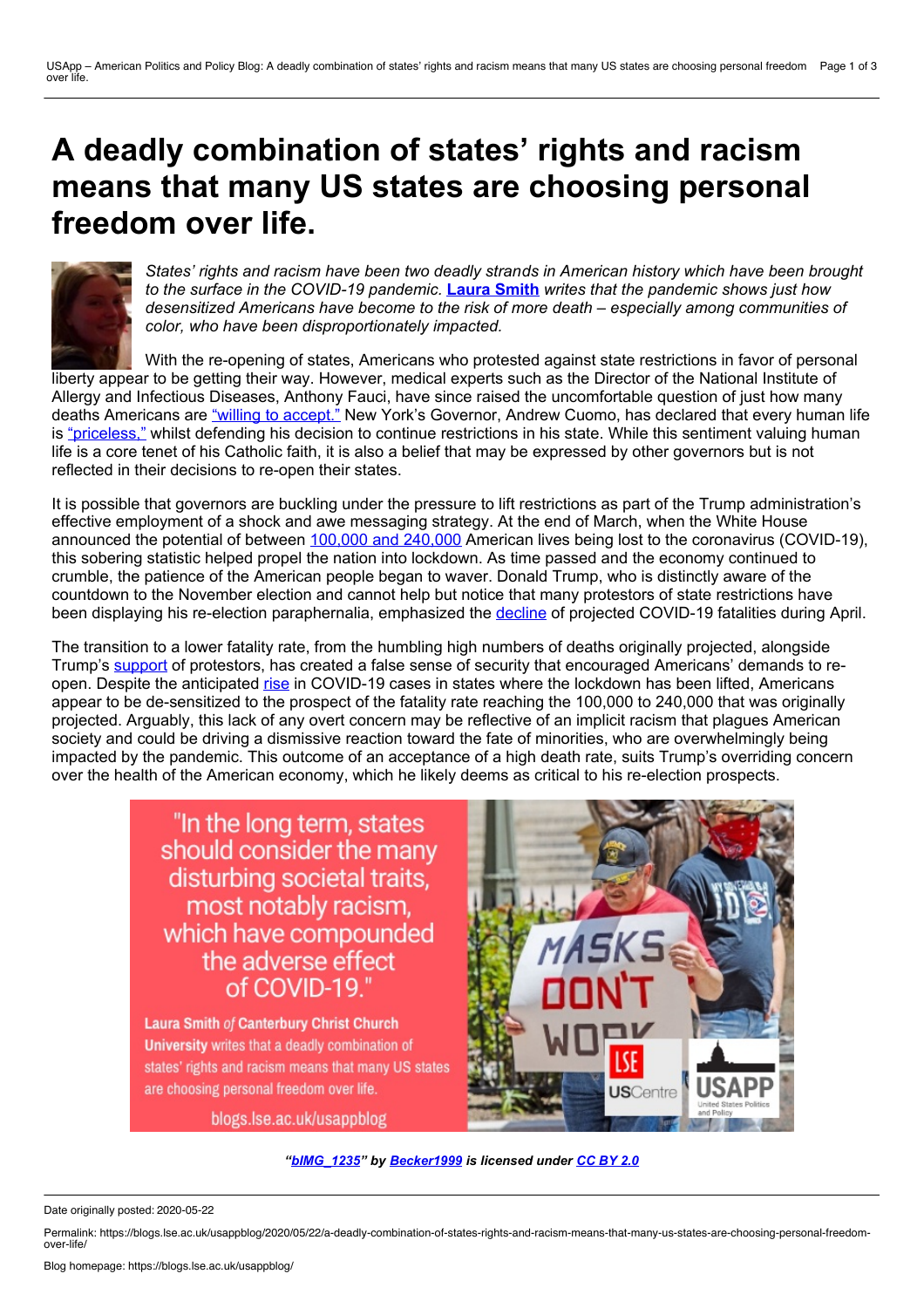## **Why are Americans seemingly so desensitized to death?**

Issues at the heart of America's culture wars provide insight into possible causes for Americans' willingness to accept a high death rate during this pandemic. Currently the death penalty, which has a long and controversial history, is legal in [twenty-eight](https://www.ncsl.org/research/civil-and-criminal-justice/death-penalty.aspx) states.

Perhaps the high-rate of gun [related](https://www.npr.org/sections/goatsandsoda/2019/08/05/743579605/how-the-u-s-compares-to-other-countries-in-deaths-from-gun-violence) death in America, in comparison to other highly developed countries, has further de-sensitized Americans toward the concept of death. Indeed gun-toting protestors filled the [Michigan](https://www.theguardian.com/us-news/2020/may/03/michigan-gretchen-whitmer-lockdown-protest-racism) state house, whilst displaying Confederate and Nazi symbolism and nooses, indicative of the explicit racism of white supremacy. Second amendment advocates often stress individual freedom and liberty, making their opposition to state restrictions on freedom of movement unsurprising.

A rise in violent encounters over state regulations requiring masks has escalated across the country. While people of color wearing masks have the added concern over racial profiling and being perceived as a [security](https://news.yahoo.com/incomprehensible-confrontations-over-masks-erupt-amid-covid-19-105834064--abc-news-topstories.html?guccounter=1&guce_referrer=aHR0cHM6Ly93d3cuZ29vZ2xlLmNvbS8&guce_referrer_sig=AQAAAEPyEMnpI8OpDW5WziRh1KUtZpCPFUSl8r-pAKDm4ab57A8Dpopn1dz5dqjkLwirHVH7PZYjesFfIP-0TBkrQcrg_MddxPw-X1M9-b-HVK_3B1cpiVKrU-00V7JjvpXLgIXqQYH1zcRpkwbRDgq1_AEg7RZaHRwuGQmx1hEApv1Q) threat, some regions have rolled back regulations in the face of violence. In [Stillwater](https://news.yahoo.com/incomprehensible-confrontations-over-masks-erupt-amid-covid-19-105834064--abc-news-topstories.html?guccounter=1&guce_referrer=aHR0cHM6Ly93d3cuZ29vZ2xlLmNvbS8&guce_referrer_sig=AQAAAEPyEMnpI8OpDW5WziRh1KUtZpCPFUSl8r-pAKDm4ab57A8Dpopn1dz5dqjkLwirHVH7PZYjesFfIP-0TBkrQcrg_MddxPw-X1M9-b-HVK_3B1cpiVKrU-00V7JjvpXLgIXqQYH1zcRpkwbRDgq1_AEg7RZaHRwuGQmx1hEApv1Q), Oklahoma, the mayor revoked the regulation demanding the use of masks, after workers received a torrent of abuse.

The advent of symbols of white supremacy, however, are particularly unsettling considering that the brunt of COVID-19 afflictions are being felt by African American and Hispanic communities. A study conducted by [amfAR](https://www.amfar.org/amfAR-Study-Shows-Disproportionate-Impact-of-COVID-19-on-Black-Americans/) emphasizes this disparity as whilst 22 percent of American counties are largely populated by African Americans, these counties make-up 58 percent of COVID-19 deaths. In [Chicago,](https://chicago.suntimes.com/coronavirus/2020/5/6/21249879/pritzker-lightfoot-coronavirus-covid-19-cases-hispanics-african-americans-chicago-illinois) concerns have recently been raised over the high proportion of Hispanics impacted by COVID-19 and a *Washington Post*-Ipsos poll has similarly found that Hispanics have nearly [double](https://www.washingtonpost.com/business/2020/05/06/layoffs-race-poll-coronavirus/?utm_campaign=wp_todays_headlines&utm_medium=email&utm_source=newsletter&wpisrc=nl_headlines) the likelihood of job loss than whites, showing the role of race in producing economic inequity.

## **The racial disparity of COVID-19**

Many factors have been considered as heightening the risk of COVID-19 to communities of color, almost all of which are symptomatic of racial barriers in American society. The Centers for Disease Control and Prevention (CDC) have cited environmental factors such as "residential [segregation"](https://www.cdc.gov/coronavirus/2019-ncov/need-extra-precautions/racial-ethnic-minorities.html) and ["over-representation](https://www.cdc.gov/coronavirus/2019-ncov/need-extra-precautions/racial-ethnic-minorities.html) in jails." People of color are also adversely affected in their work, with African Americans constituting 30 [percent](https://www.cdc.gov/coronavirus/2019-ncov/need-extra-precautions/racial-ethnic-minorities.html) of nurses and almost 25 [percent](https://www.cdc.gov/coronavirus/2019-ncov/need-extra-precautions/racial-ethnic-minorities.html) of employed African Americans and Hispanics working in the service industry. In contrast to whites, Hispanics and African Americans are three times and twice more likely to [respectively](https://www.cdc.gov/coronavirus/2019-ncov/need-extra-precautions/racial-ethnic-minorities.html) lack healthcare coverage, leading to a higher likelihood of underlying health conditions. These underlying health conditions could be exacerbated by an unhealthy living environment or poverty restricting access to nutritious food. With the [majority](https://www.washingtonpost.com/politics/2020/04/10/4-reasons-coronavirus-is-hitting-black-communities-so-hard/?utm_campaign=wp_the_5_minute_fix&utm_medium=email&utm_source=newsletter&wpisrc=nl_fix) of African Americans living in ruby red southern states, their lives are further impacted by the laissez-faire approach of Republican governing in regions whose history is defined by explicit racism.

Although current Democratic Michigan Governor [Gretchen](https://www.theguardian.com/us-news/2020/may/03/michigan-gretchen-whitmer-lockdown-protest-racism) Whitmer has condemned the protestors and their symbolism as not representative of the state, it will take more than words to convince communities of color that their health is equally valued. This is especially the case after a [Family](https://edition.cnn.com/2020/05/04/us/michigan-security-guard-mask-killing-trnd/index.html) Dollar security quard was shot and killed in Flint in early May, after telling a customer to comply with state regulations and wear a face mask.

## **Ideology and states' rights**

Although a *Washington Post*-University of Maryland poll recently found that 78 [percent](https://www.washingtonpost.com/politics/americans-widely-oppose-reopening-most-businesses-despite-easing-of-restrictions-in-some-states-post-u-md-poll-finds/2020/05/04/495ddc3a-8e36-11ea-9e23-6914ee410a5f_story.html) of Americans expressed discomfort at the thought of going to a sit-down restaurant, on the other end of the spectrum, police have continued to have to disperse public gatherings. The consistent divide when responding to the pandemic has correlated with ideological persuasion, with some Trump supporters continuing to claim that COVID-19 is a ["hoax,"](https://www.c-span.org/video/?c4863522/user-clip-corona-virus-hoax) as President Trump did at a South Carolina rally at the end of February. Scientific evidence has been rebuffed as a Floridian attending a Cinco de Mayo tailgate party remarked, "Well, 6 feet means many things to [different](https://www.news4jax.com/news/local/2020/05/05/police-called-to-large-crowd-gathered-outside-jacksonville-restaurant/) people." Notably, Republican Governor Ron DeSantis has followed the thrust of Trump's rhetoric when deciding where and what to re-open in Florida, appearing close to the administration during his recent visit to the White [House.](https://www.cnbc.com/2020/04/28/trump-and-florida-gov-ron-desantis-to-hold-press-conference-tuesday-morning.html) Advocates for re-opening have the clear advantage of visibility as they dismiss concerns over public gatherings, leaving a silent majority consisting of moderate conservatives and liberals at home.

Date originally posted: 2020-05-22

Permalink: https://blogs.lse.ac.uk/usappblog/2020/05/22/a-deadly-combination-of-states-rights-and-racism-means-that-many-us-states-are-choosing-personal-freedom-<br>over-life/